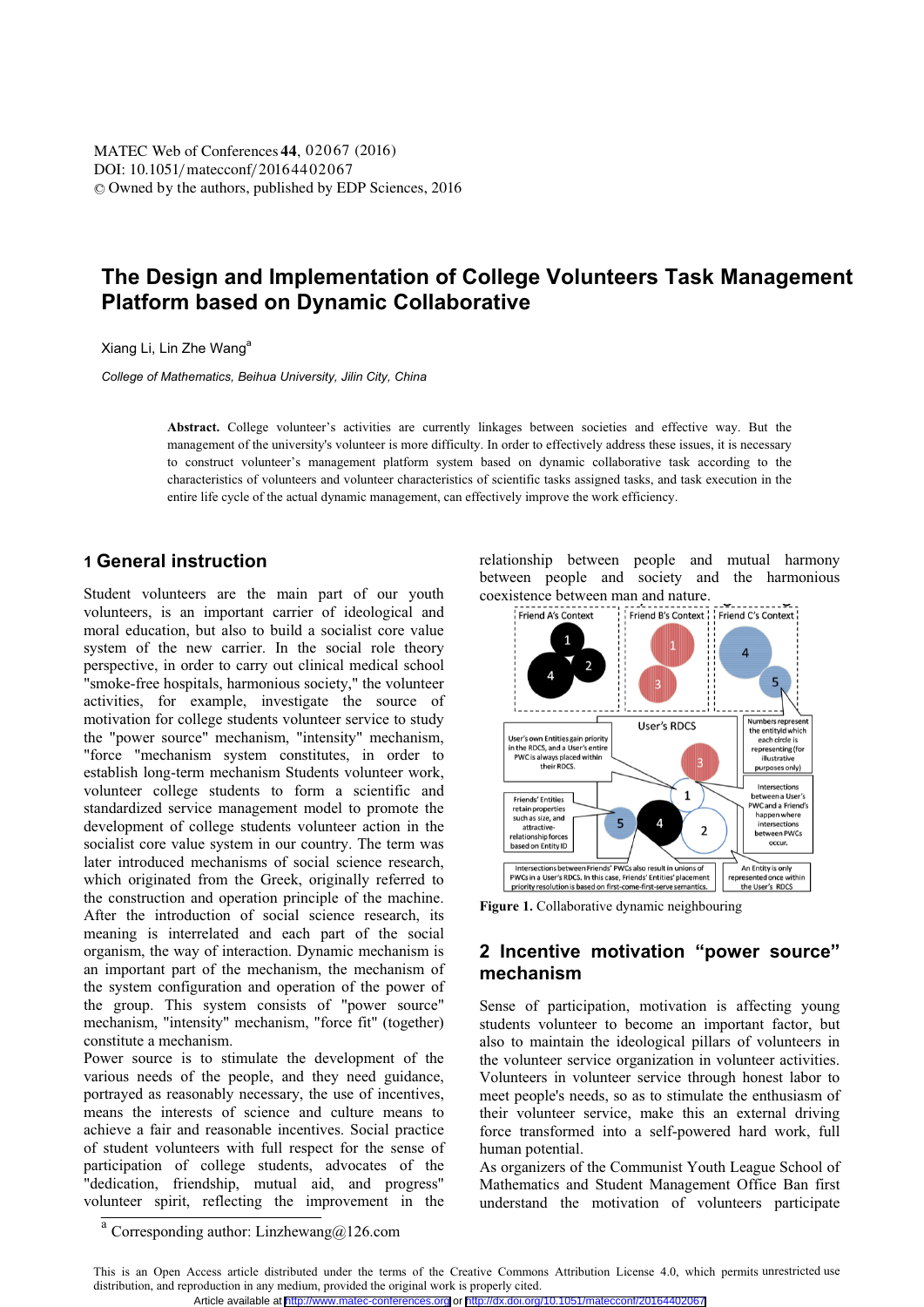#### MATEC Web of Conferences

through questionnaires, interviews, training and other means. You can see from the interview, the main motivation for college students to participate in activities there are two aspects of social motivation benefits, such as they referred to "responsibility", "helping others", "to do something good for society," and so on; the second is personal motivation of development, such as they talk about the professional skills learned in theory can be applied to social practice, exercise their abilities, develop social interaction skills. Students understand the motivation for volunteers to participate in the service, we need to know what they are, and to take effective way to mobilize and train volunteer service activities. In the whole process of voluntary service, and for changing their psychological needs, take the corresponding excitation methods to enhance the degree of their psychological satisfaction, using the means assessment, appraisal, supervision, incentives, etc., to form a reasonable incentive to provide them social interaction between people and a platform for social interaction, forming a close interaction between people and care. Students' volunteer service through contact with objects, between people, between social groups set up mutual friendship and mutual help bridge understanding of the needs of the service object, a better understanding of the needs of society.



**Figure 2.**Communication between Volunteers with each system diagram

Harmonious society is the essence of all parts of society as a whole, the various elements of a balanced and orderly development. Thus equilibrium is a mechanism from the perspective of social governance, that is, the coordination of social equilibrium various interactions, co-ordination, adaptation, with its key interactions "degree" of the problem.

Therefore, a balanced and harmonious society efforts mechanism refers in particular to grasp hold of forces from all levels of social interaction with the start of the driving force behind the force, effectively resolve various contradictions problems. According to the structure of China's social development, college students volunteer service organization system, is relying on the Communist Youth League organized grassroots volunteer service organization system, take a variety of forms of student volunteers to strengthen universal knowledge and expertise in training, a rich personal life experience and life experience broaden the circle of life of individuals, society and life deep experience. Students involved in

volunteer work in process, in addition to skills can play, the more you can develop self-organization and leadership skills, learn new knowledge and new skills, meet and feel a sense of accomplishment from work. The student volunteers activities on society: in the care to the community, but also passed the love, spread of civilization, this "love" and "civilization" from one person to another person who uploaded eventually converging to a powerful social warmth, help build a harmonious society, to promote social progress and have some positive effect.



**Figure 3.**Competition and cooperation between volunteers

### **3 The same mechanism to force**

Systems theory believes that the relationship between the whole and the parts of the system elements, and the elements interact together to form a system of external information and energy output. To meet the needs of most people's interests, the various combinations of positive force in the same direction, to gather and inspire them to build a harmonious society dynamic mechanism. The student volunteers practice; it is a process of construction of the system force mechanism. Meanwhile, according to the integrity of the system theory, dynamic, contact viewpoint, the integration of college students volunteer service organization resources, and concerted efforts of volunteer work. In practice, education and college students are to serve the community through practice, to understand the needs of society, and society interaction. To enjoy the social practice of advanced thinking and the pace of modernization, and to provide feedback on the social issues, these feedback and questions back to campus, back to the lab, targeted to improve their research methods and results, eliminate the absolute limits of the campus and the community.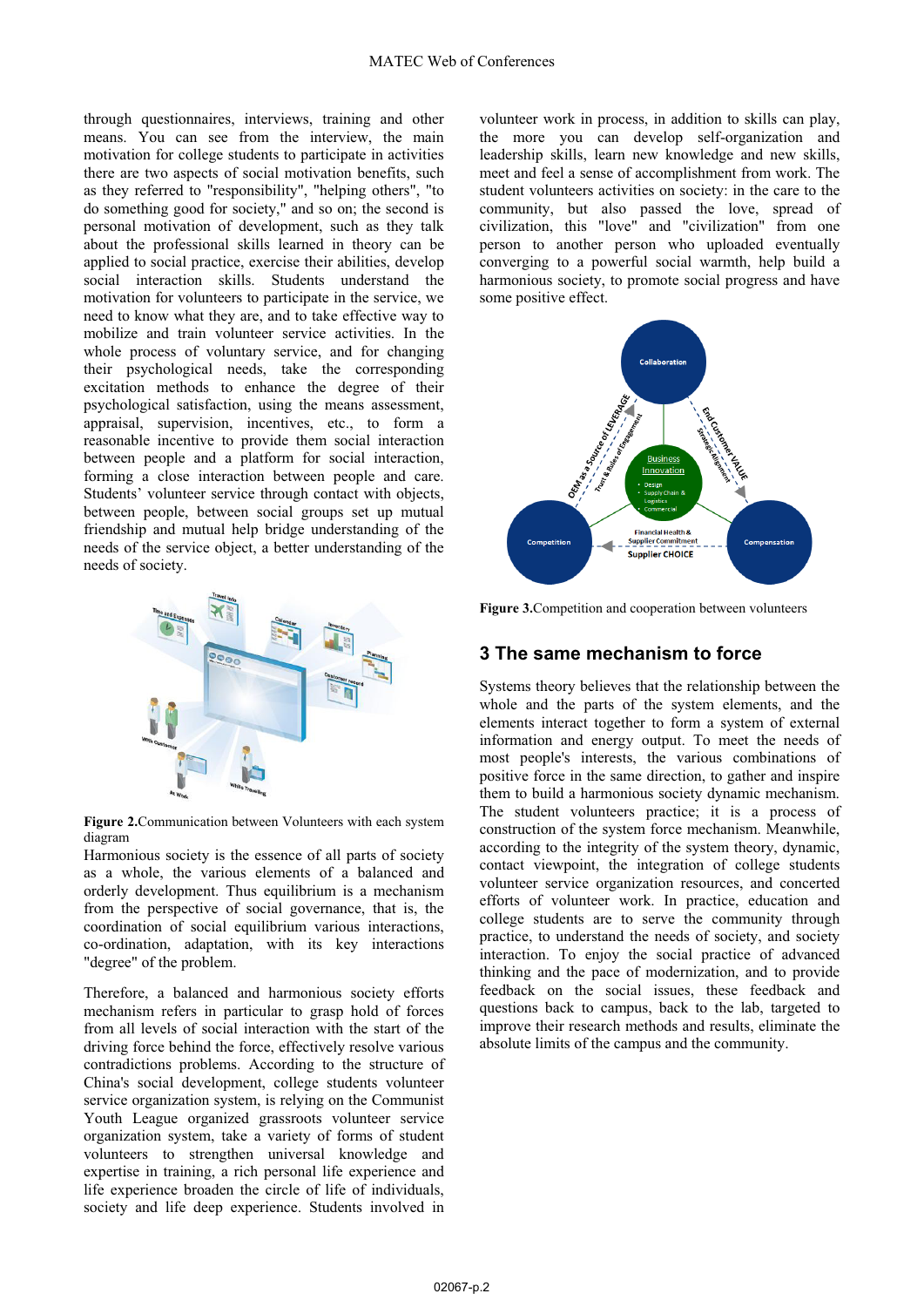

**Figure 4.**Project management integration plan

At present, the domestic academic research on volunteer service, and more focused on the general youth volunteer activities, while the student volunteers are a special group of young people, the less relevant research. This paper is based on the mathematical College student volunteers practice, for example, through the mechanism of power service to carry out the obligations of the student volunteers guide patient service activities, medical and social practice. Especially in the face of emergencies, emergency rescue volunteer service organizations, to enhance the campus emergency rescue service system construction, the establishment of a comprehensive emergency volunteer team to achieve a scientific, professional and community volunteer service mechanism. Standardized practice etiquette guide for diagnosis, specially invited professional etiquette teacher student volunteers related etiquette training and guidance to the student volunteers a better grasp of activity responsibilities. For example: In the process of smoking cessation advice, volunteers flexible, patient persuasion, to take a lot of humane measures, to each smoker made of sugar, to narrow the distance between each other, to facilitate the activities of. In practice, the spirited volunteers not only won the trust and support of patients and their families, has also been doctors, students' praise and affirmation.

### **4 College students' socialist core values**

Research on college students' socialist core values recognized academics in a common theoretical studies, uncommon connotation and implementation research pathways. In fact, in order to be targeted to strengthen the college students socialist core values of education, exploration and research by ought to real natural state transition is necessary. The party's report is the socialist core values scouring the 24-word latest summarize marks party highly conscious in theory, but the spirit of volunteerism is included in the spiritual dimension of socialist core value system. Volunteering is as a new career study of its field relative later than in other Western countries. After twenty years of academic research and discussion, has now entered a rising phase. Peking University Political Development and

Government Management Institute Ding bamboo that "volunteerism is a voluntary, not for remuneration and income involved in human development, promote social progress and improve the spirit of community work, a public participation in social life is very important way, is the essence of civil society and civil society organizations. Since then, the domestic scholars continue to explore the theoretical system of voluntary service study proposed a new theory, producing a wealth of research results. Throughout the study in-depth development of voluntary service, volunteer service for their country and their organizations operating and regulating aspects of research, mostly around voluntary service connotation, theory, research and analysis, problems and countermeasures to cultivate volunteers and other aspects of operations. For voluntary service and research subject, content, organization development characteristics, reasons for volunteering flourishing lagging behind other aspects, the lack of these theories restricted the development of voluntary service. In addition, the volunteer organization is not mature enough. CPC Central Committee and the State in the new situation formally proposed strategic guidelines and requirements of the socialist core values, and to participate in volunteer activities is the best mode of practicing the socialist core values. The current theory is no specific depth study of how to play the spirit of volunteerism to promote and improve students on issues related to the socialist core values.

First, build the dynamic mechanism of volunteer service system for university students. Social practice of student volunteers, it contains a rich and deep ideological and moral education content, not only has the "service to others, self-education, and optimize the social environment," the function of the Trinity, also built up a scientific and standardized service management model to achieve a stable volunteer service team, has standardized management system, unique volunteer service brand, a fixed volunteer service system. The students volunteer service activities, an increase of double the capital of self and society, volunteering motivation, self-interest and altruism factors combined with each other. Students' volunteer altruistic volunteerism embodied in echoes that reflect voluntary personal love, not for remuneration to promote social development and promote social harmony and perfection; and reflected in the student volunteers selfish personal interests tend to exercise their social practice capacity. Therefore, for a long time college students volunteer service activities to develop, we must adhere to the needs of society at the same time, considering the inherent individual student volunteers reasonable demand, so that the two combine, win-win. Student volunteers in activities to instil knowledge of perception transformed into independent thinking, in order to achieve the ultimate goal of moral education, moral education to become self-sublimation quality and promote the effectiveness of ideological and moral education.

Next, the student volunteers more mature social psychology. In a correct understanding of the psychological development of the law of the premise, to